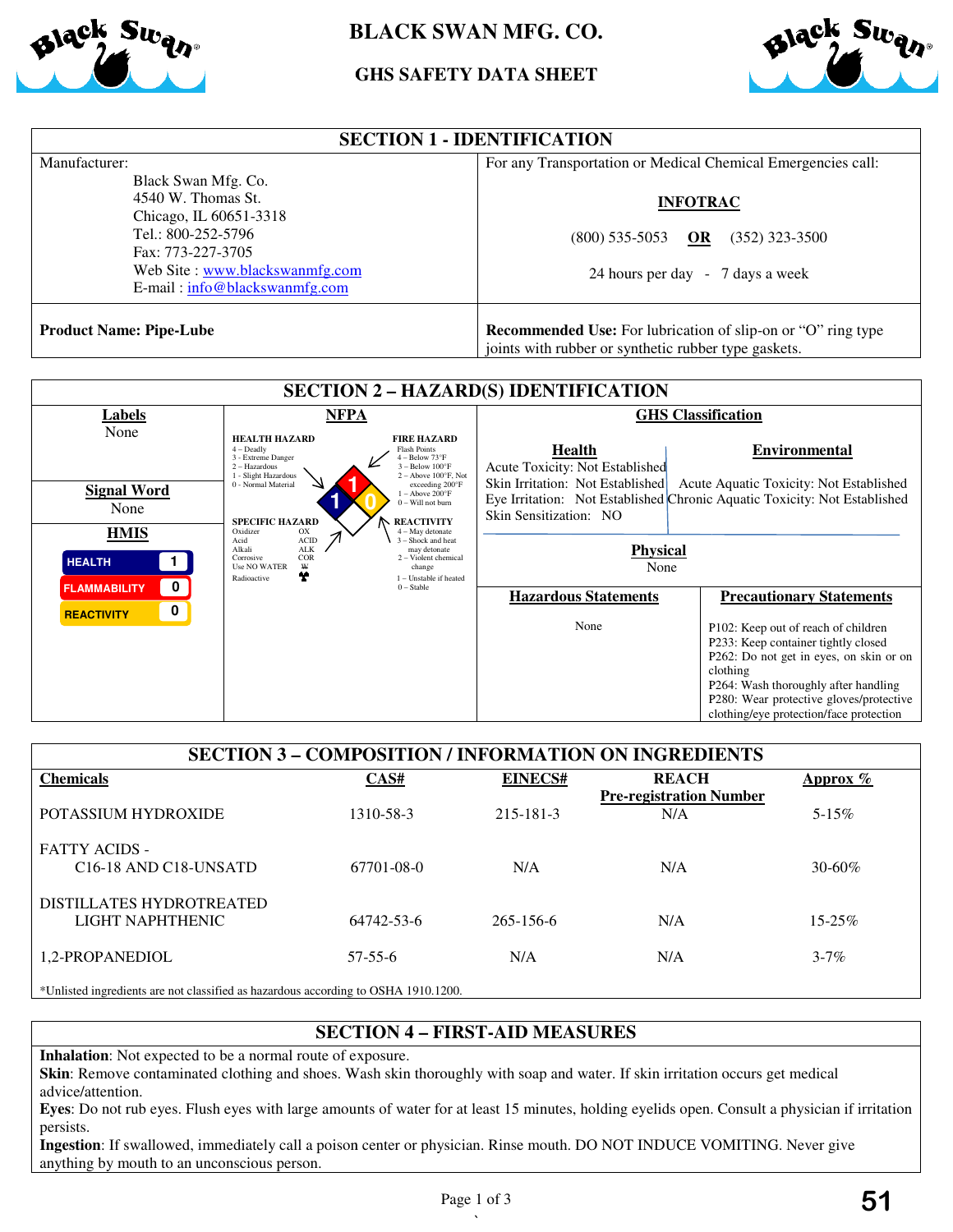# **SECTION 5 – FIRE-FIGHTING MEASURES**

**Fire Hazard**: None.

**Combustion Products**: None.

**Extinguishing Media**: Carbon Dioxide, Dry Chemical, Water, Foam.

**Unsuitable Extinguishing Media**: None known.

**Protective Equipment:** Wear a self-contained breathing apparatus & protective clothing.

**Special Fire Fighting Procedures:** Evacuate enclosed areas, stay upwind. Closed or confined quarters require self-contained breathing apparatus, positive pressure hose masks or airline masks.

# **SECTION 6 – ACCIDENTAL RELEASE MEASURES**

**Personal Precautions:** Wear appropriate shoes to avoid slips.

**Protective Equipment**: None.

**Emergency Procedures**: None.

**Environmental Precautions**: This is a biodegradable soap. Avoid runoff into storm sewers, ditches, and waterways.

**Methods for Cleaning Up**: Scrape up or use absorbing material to pick up. Place in a clean, dry, leak proof container.

# **SECTION 7 – HANDLING AND STORAGE**

**Handling**

Keep out of reach of children. Avoid contact with eyes, skin and clothing. Wash thoroughly after handling. Do not eat, drink or smoke in the work area.

#### **Storage**

Keep container tightly closed when not in use. Empty containers may contain residue; treat as if full and observe all product precautions. Do not reuse empty containers. **Incompatible Materials:** Strong oxidizing agents.

# **SECTION 8 – EXPOSURE CONTROLS / PERSONAL PROTECTION**

#### **Exposure Limits**

This product is not classified as hazardous according to OSHA 1910.1200.

**Engineering Controls:** A source of running water to flush or wash the eyes and skin in case of contact. Use local exhaust as needed. **Ventilation**: None needed.

**Personal Protective Equipment – Respiratory:** None. **Skin:** Rubber gloves. **Eyes:** Glasses recommended.

# **SECTION 9 – PHYSICAL & CHEMICAL PROPERTIES**

**Boiling Point:** 

**Freezing Point:** Not Established **Vapor Density:** Not Established **Roiling Point:**  $>220^{\circ}$ F **VOC:** 50 *ol* 

**Odor**: Odorless **Specific Gravity**: >1.0 **Flammability**: Not Established

**Appearance**: Amber **Flash Point**: >250°F (121°C) **Vapor Pressure**: Negligible

**pH**: 11 1 **Solubility (H2O):** Insoluble **Flammability Limits**: LEL – Not Established<br>Melting Point: <32°F **Flammability Constablished** UEL – Not Established UEL – Not Established **Evaporation Rate:** Not Established UEL – Not Established UEL – Not Established

# **SECTION 10 – STABILITY AND REACTIVITY**

**Stability:** Stable.

**Hazardous polymerization:** Will not occur.

**Conditions to avoid:** Reactive alloys like aluminum, brass, bronze.

**Incompatible materials:** Strong oxidizing agents.

**Hazardous decomposition products:** Thermal oxidative decomposition can produce oxides of Carbon and Nitrogen.

# **SECTION 11 – TOXICOLOGICAL INFORMATION**

**Toxicity**

This product is not classified as hazardous according to OSHA 1910.1200.

**Likely Routes of Exposure:** Skin Contact and Eye Contact.

**Symptoms and Effect – Inhalation:** Not a likely route of entry. **Skin Contact:** Slight skin irritant if allowed to remain in contact. **Eye Contact:** Slight eye irritant. **Ingestion:** Not a likely route of entry.

**Long-Term Effect:** None known.

**Pre-Existing Conditions:** None known.